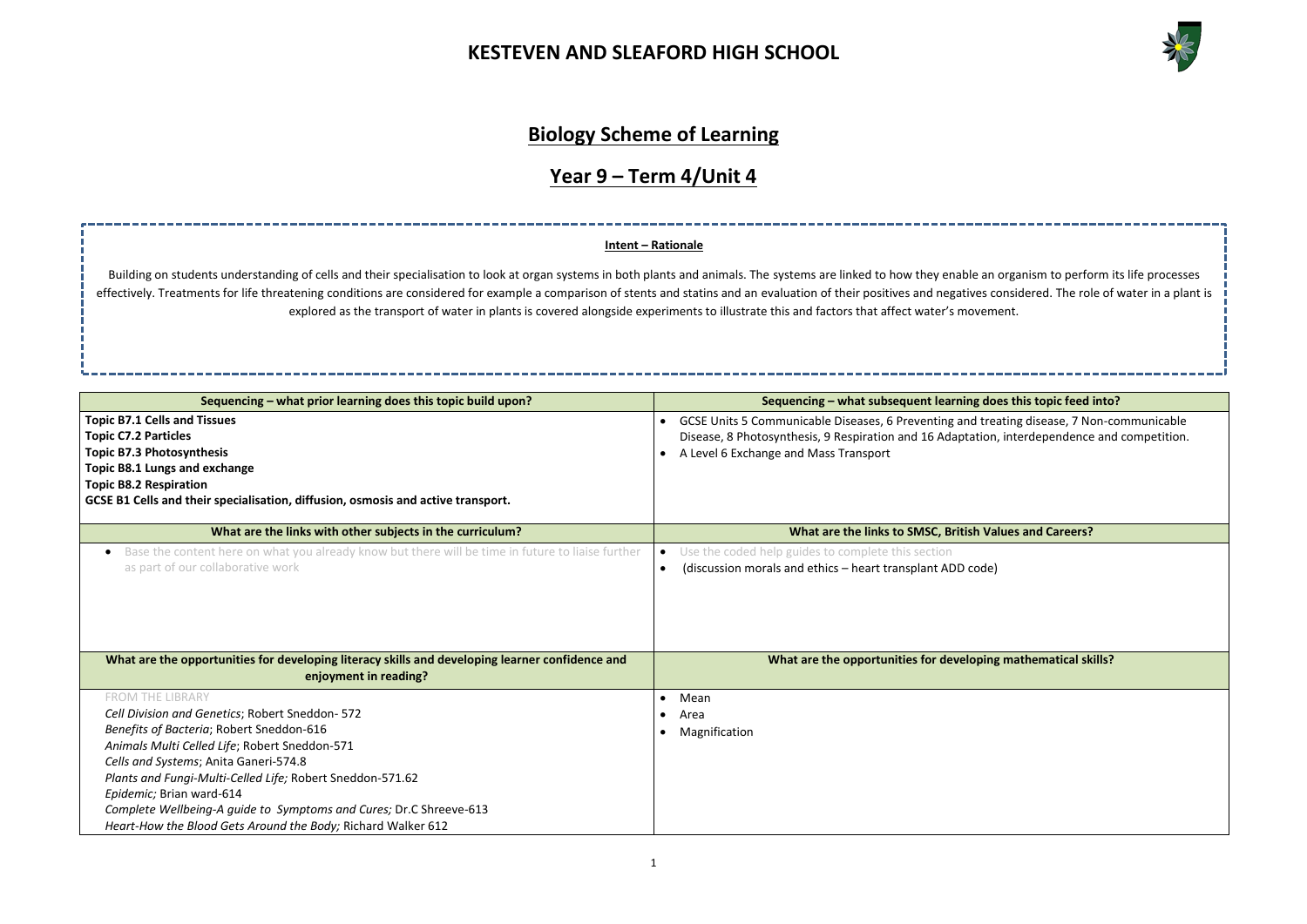

# **Biology Scheme of Learning**

# **Year 9 – Term 4**

### **Intent – Concepts**

|           | What knowledge will students gain and what skills will they develop as a consequence of this topic?                                                                                                                                                                                              |                                                                                                                                                                                                                                |  |  |  |  |  |
|-----------|--------------------------------------------------------------------------------------------------------------------------------------------------------------------------------------------------------------------------------------------------------------------------------------------------|--------------------------------------------------------------------------------------------------------------------------------------------------------------------------------------------------------------------------------|--|--|--|--|--|
|           |                                                                                                                                                                                                                                                                                                  |                                                                                                                                                                                                                                |  |  |  |  |  |
|           | <b>Know</b>                                                                                                                                                                                                                                                                                      |                                                                                                                                                                                                                                |  |  |  |  |  |
|           | State the main components in blood. State the three main types of blood vessel and recognise them from diagrams. Describe the function of the main structures of the human heart. Describe why a person may need an artificial<br>an artificial heart.                                           |                                                                                                                                                                                                                                |  |  |  |  |  |
|           | List the main structures of the gas exchange system.                                                                                                                                                                                                                                             |                                                                                                                                                                                                                                |  |  |  |  |  |
|           | Recognise examples of plant organs and tissues and state their functions. State that transpiration is the evaporation of water vapour from the leaves. Recognise the factors that affect transpiration.                                                                                          |                                                                                                                                                                                                                                |  |  |  |  |  |
|           | <b>Apply</b>                                                                                                                                                                                                                                                                                     |                                                                                                                                                                                                                                |  |  |  |  |  |
| $\bullet$ | and disadvantages different treatments of heart problems.                                                                                                                                                                                                                                        | Describe the function of each component in blood. Explain how the structure relates to the functions of blood vessels. Describe the problems that can develop with blood vessels in the heart and their treatments. Summarise  |  |  |  |  |  |
|           | Describe the function of the main structures of the gas exchange system                                                                                                                                                                                                                          |                                                                                                                                                                                                                                |  |  |  |  |  |
|           | transpiration.                                                                                                                                                                                                                                                                                   | Describe how plant organs are involved in the transport system. Describe how the opening and closing of stomata is controlled by guard cells. Explain why temperature, humidity, light intensity and the amount of air flow af |  |  |  |  |  |
|           |                                                                                                                                                                                                                                                                                                  | <b>Extend</b>                                                                                                                                                                                                                  |  |  |  |  |  |
|           | Explain how a blood cells structure relates to its function. Explain in detail the importance of a double circulatory system. Explain in detail how the structure of the different parts of the human heart is related to thei<br>the different methods used in the treatment of heart problems. |                                                                                                                                                                                                                                |  |  |  |  |  |
| $\bullet$ | Explain in detail how adaptations of alveoli result in efficient gas exchange.                                                                                                                                                                                                                   |                                                                                                                                                                                                                                |  |  |  |  |  |
| $\bullet$ |                                                                                                                                                                                                                                                                                                  | Explain how the structures of tissues in the leaf are related to their functions and identify them using a microscope. Suggest reasons for differences in the number and distribution of stomata, as well as their adaptations |  |  |  |  |  |
|           | explain in detail why temperature, humidity, light intensity and the amount of air flow affect the rate of transpiration.                                                                                                                                                                        |                                                                                                                                                                                                                                |  |  |  |  |  |
|           | What subject specific language will be used and developed in this topic?                                                                                                                                                                                                                         | What opportunities are available for assessing the progress of students?                                                                                                                                                       |  |  |  |  |  |
|           |                                                                                                                                                                                                                                                                                                  |                                                                                                                                                                                                                                |  |  |  |  |  |
|           | aorta - the artery that leaves the heart from the left ventricle and carries oxygenated blood to the body                                                                                                                                                                                        | • B4 long answer question – recall components of the blood and evaluate different heart                                                                                                                                        |  |  |  |  |  |
|           | arteries - blood vessels that carry blood away from the heart. They usually carry oxygenated blood and have a pulse                                                                                                                                                                              | replacement valves.                                                                                                                                                                                                            |  |  |  |  |  |
|           | atria - the upper chambers of the heart                                                                                                                                                                                                                                                          | B4 summative test – overall understanding of content and the ability to apply to unfamiliar                                                                                                                                    |  |  |  |  |  |
|           | capillaries - the smallest blood vessels. They run between individual cells and have a wall that is only one cell thick                                                                                                                                                                          |                                                                                                                                                                                                                                |  |  |  |  |  |
|           | coronary arteries - the blood vessels that supply oxygenated blood to the heart muscle                                                                                                                                                                                                           | contexts.                                                                                                                                                                                                                      |  |  |  |  |  |
|           | double circulatory system - the circulation of blood from the heart to the lungs is separate from the circulation of                                                                                                                                                                             |                                                                                                                                                                                                                                |  |  |  |  |  |
|           | blood from the heart to the rest of the body                                                                                                                                                                                                                                                     |                                                                                                                                                                                                                                |  |  |  |  |  |
|           | epidermal - the name given to cells that make up the epidermis or outer layer of an organism                                                                                                                                                                                                     |                                                                                                                                                                                                                                |  |  |  |  |  |
|           | guard cells - surround the stomata in the leaves of plants and control their opening and closing                                                                                                                                                                                                 |                                                                                                                                                                                                                                |  |  |  |  |  |
|           | haemoglobin - the red pigment that carries oxygen around the body in the red blood cells                                                                                                                                                                                                         |                                                                                                                                                                                                                                |  |  |  |  |  |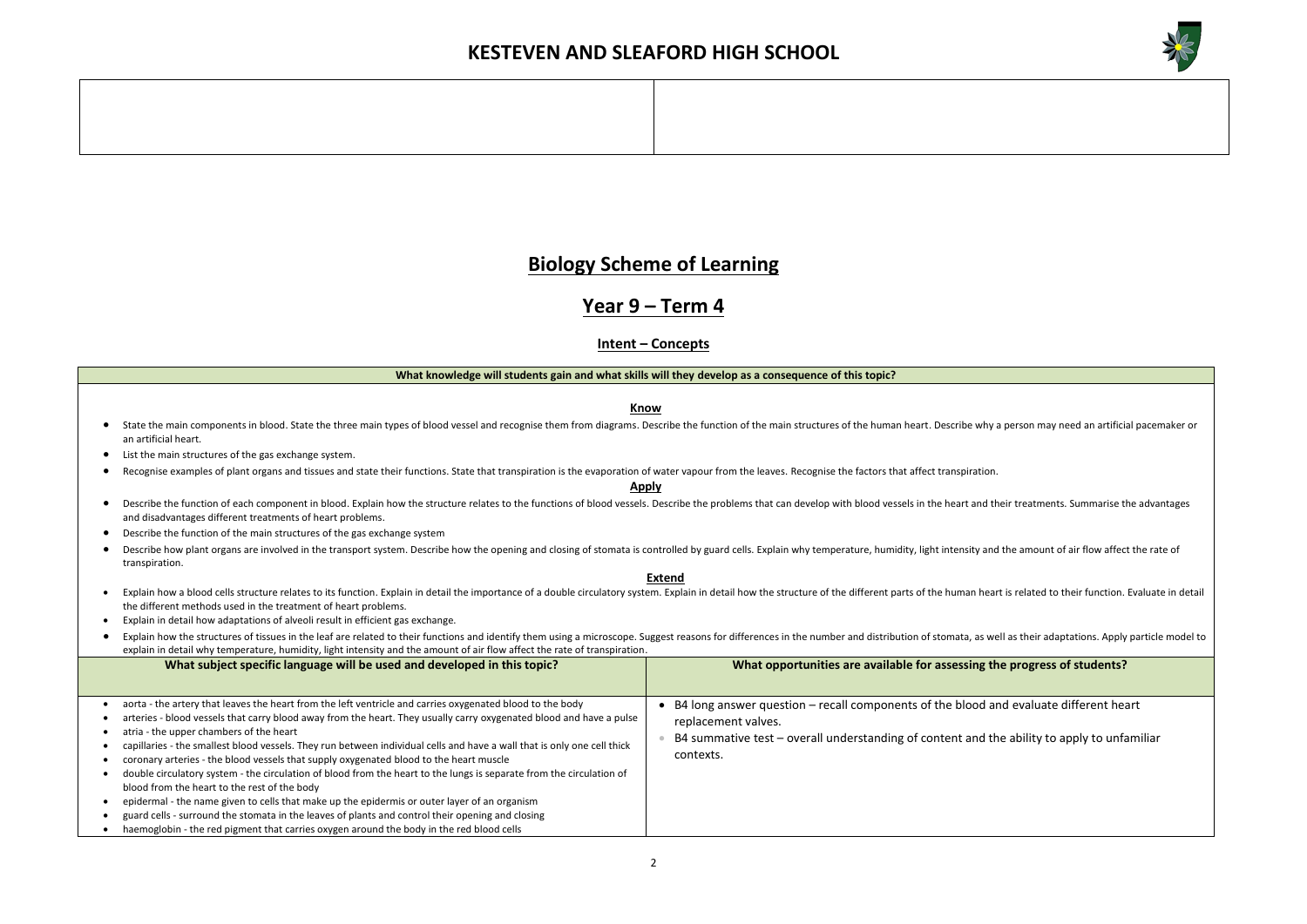

| palisade mesophyll - the upper layer of the mesophyll tissue in plant leaves made up of closely packed cells that<br>$\bullet$                        |  |
|-------------------------------------------------------------------------------------------------------------------------------------------------------|--|
| contain many chloroplasts for photosynthesis                                                                                                          |  |
| phloem - the living transport tissue in plants that carries dissolved food (sugars) around the plant<br>$\bullet$                                     |  |
| plasma - the clear yellow-liquid part of the blood that carries dissolved substances and blood cells around the body                                  |  |
| platelets - fragments of cells in the blood that play a vital role in the clotting mechanism of the blood<br>$\bullet$                                |  |
| pulmonary artery - the large blood vessel that takes deoxygenated blood from the right ventricle of the heart to the<br>lungs                         |  |
| pulmonary vein - the large blood vessel that carries oxygenated blood from the lungs back to the left atrium of the<br>heart                          |  |
| red blood cells - biconcave cells that contain the red pigment haemoglobin and carry oxygen around the body in the<br>blood                           |  |
| spongy mesophyll - the lower layer of mesophyll tissue in plant leaves that contains some chloroplasts and many                                       |  |
| large air spaces to give a big surface area for the exchange of gases                                                                                 |  |
| statins - drugs used to lower blood cholesterol levels and improve the balance of high- to low-density lipoproteins                                   |  |
| in the blood                                                                                                                                          |  |
| stent - a metal mesh placed in a blocked or partially blocked artery. They are used to open up the blood vessel by<br>the inflation of a tiny balloon |  |
| translocation - the movement of sugars from the leaves to the rest of the plant through the phloem<br>$\bullet$                                       |  |
| transpiration - the loss of water vapour from the leaves of plants through the stomata when they are opened to                                        |  |
| allow gas exchange for photosynthesis. It involves evaporation from the surface of the cells and diffusion through                                    |  |
| the stomata                                                                                                                                           |  |
| urea - the waste product formed by the breakdown of excess amino acids in the liver                                                                   |  |
| veins - blood vessels that carry blood away from the heart. They usually carry deoxygenated blood and have valves                                     |  |
| to prevent the backflow of blood                                                                                                                      |  |
| vena cava - the large vein that brings deoxygenated blood from the body into the heart                                                                |  |
| ventricles - chambers of the heart that contract to force blood out of the heart                                                                      |  |
| white blood cells - blood cells involved in the immune system of the body. They engulf pathogens and make<br>$\bullet$                                |  |
| antibodies and antitoxins                                                                                                                             |  |
| xylem - the non-living transport tissue in plants that transports water from the roots to the leaves and shoots<br>$\bullet$                          |  |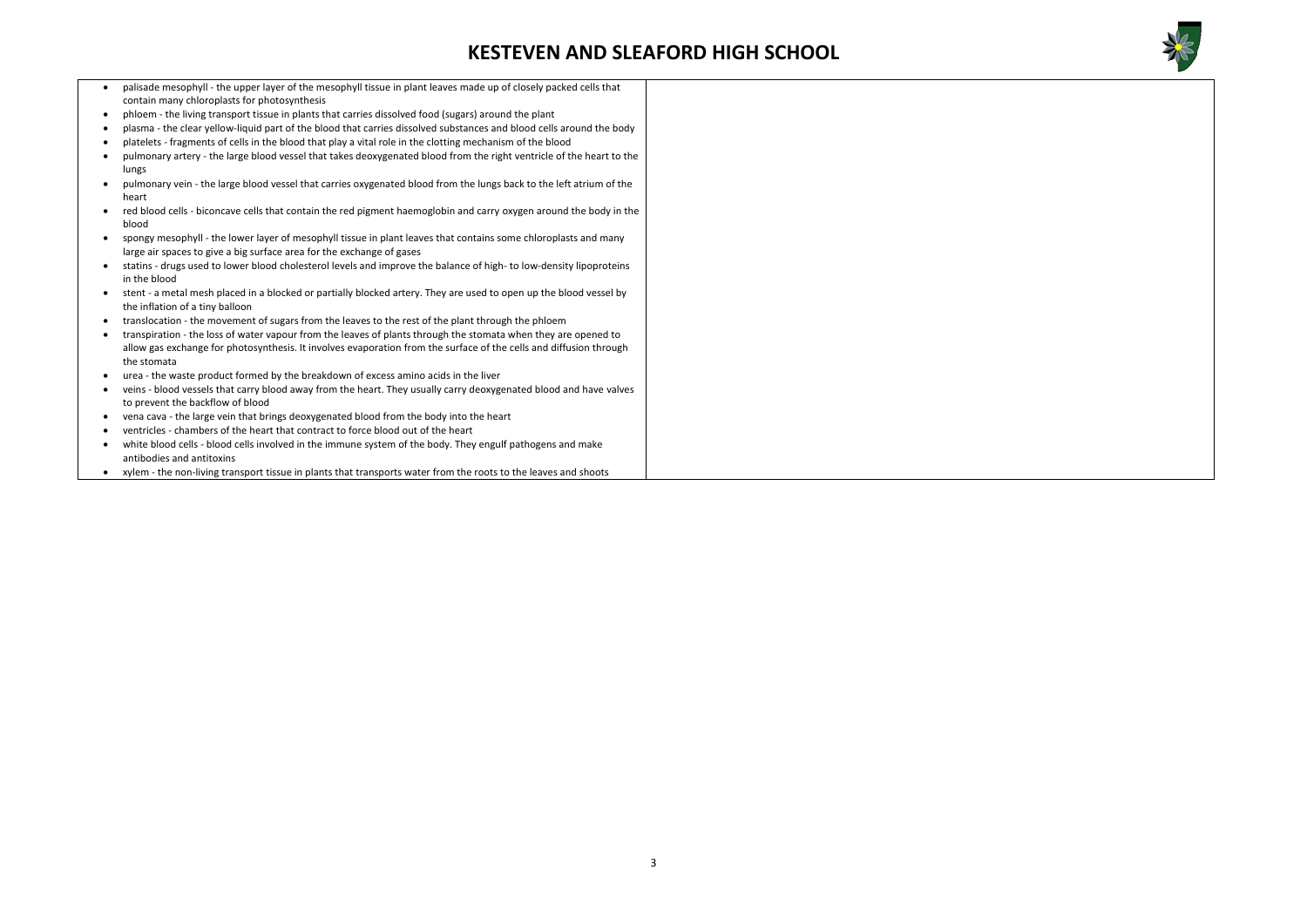

**Intent – Concepts**

| <b>Lesson title</b> | <b>Learning</b> | <b>Higher level</b> | <b>Suggested activities and resources</b> |
|---------------------|-----------------|---------------------|-------------------------------------------|
|                     | challenge       | challenge           |                                           |
| <b>The Blood</b>    | Can I state     | Can I               |                                           |
|                     | the main        | explain how         |                                           |
|                     | component       | the                 |                                           |
|                     | s of blood      | structure           |                                           |
|                     | and their       | links to            |                                           |
|                     | functions?      | function?           |                                           |
| The blood           | Can I state     | Can I               |                                           |
|                     | the 3 main      | explain in          |                                           |
| vessels             | blood           | detail the          |                                           |
|                     | vessels and     | importance          |                                           |
|                     | their           | of the              |                                           |
|                     | functions?      | double              |                                           |
|                     |                 | circulatory         |                                           |
|                     |                 | system?             |                                           |
| The heart           | Can I           | Can I               |                                           |
|                     | describe        | explain in          |                                           |
|                     | the             | detail how          |                                           |
|                     | function of     | the                 |                                           |
|                     | the main        | structure of        |                                           |
|                     | structures      | the                 |                                           |
|                     | of the          | different           |                                           |
|                     | human           | parts of the        |                                           |
|                     | heart?          | human               |                                           |
|                     |                 | heart is            |                                           |
|                     |                 | related to          |                                           |
|                     |                 | their               |                                           |
|                     |                 | function?           |                                           |
| <b>Helping the</b>  | Can I           | Can I               |                                           |
|                     | describe        | evaluate in         |                                           |
| heart               | why a           | detail the          |                                           |
|                     | person may      | different           |                                           |
|                     | need an         | methods             |                                           |
|                     | artificial      | used in the         |                                           |
|                     | pacemaker       | treatment           |                                           |
|                     | or an           | of heart            |                                           |
|                     | artificial      | problems?           |                                           |
|                     | heart?          |                     |                                           |
| <b>Breathing</b>    | Can I           | Can I               |                                           |
| and gas             | describe        | explain in          |                                           |
|                     | the             | detail how          |                                           |
| exchange            | function of     | adaptations         |                                           |
|                     | the main        | of alveoli          |                                           |
|                     | structures      | result in           |                                           |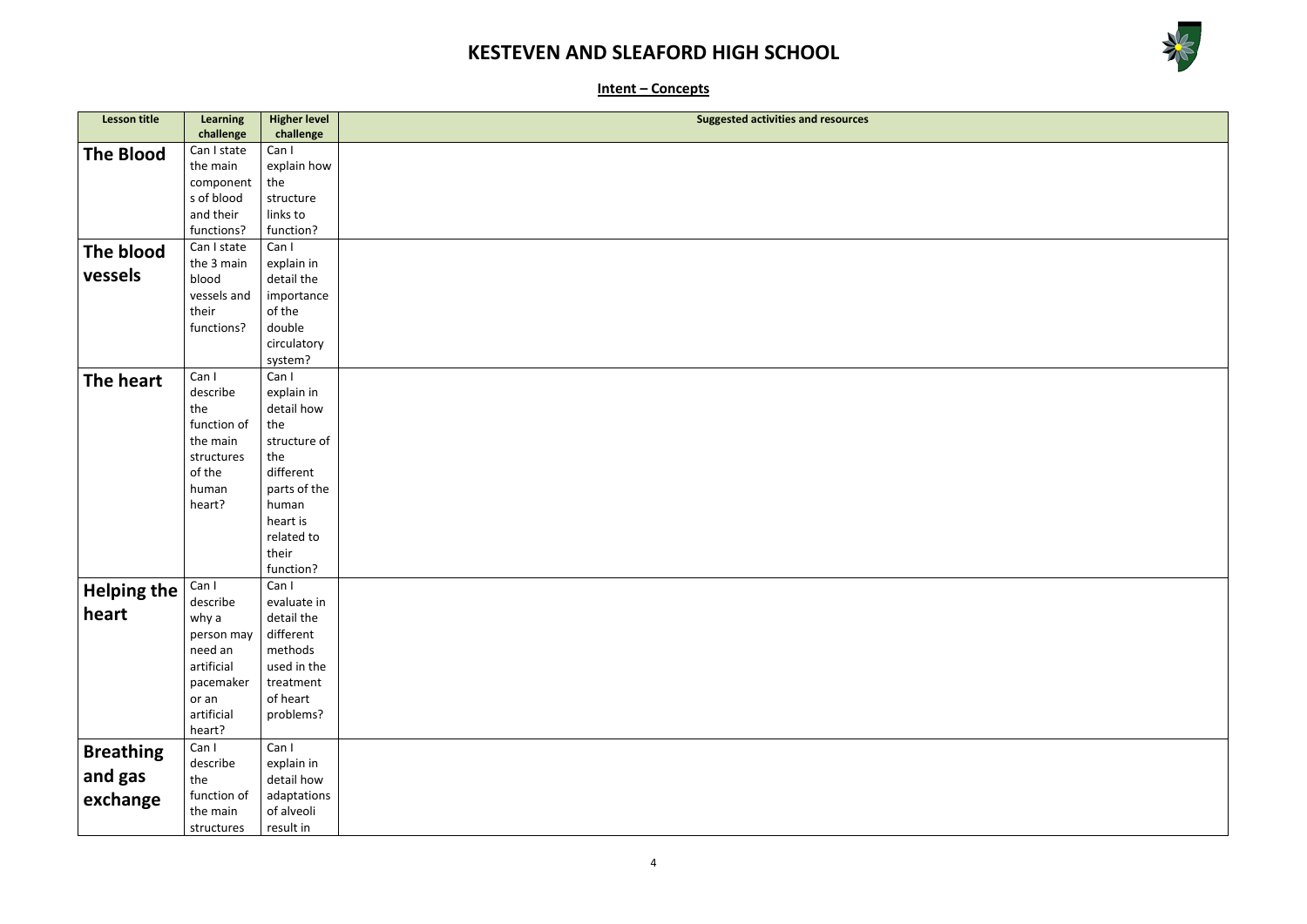



|                    | of the gas                | efficient gas             |  |
|--------------------|---------------------------|---------------------------|--|
|                    | exchange                  | exchange?                 |  |
|                    | system?                   |                           |  |
| <b>Tissues and</b> | Can I                     | Can I                     |  |
|                    | recognise                 | explain how               |  |
| organs in          | examples of               | the                       |  |
| plants             | plant                     | structures                |  |
|                    | organs and                | of tissues in             |  |
|                    | tissues and               | the leaf are              |  |
|                    | state their               | related to                |  |
|                    | functions?                | their                     |  |
|                    |                           | functions                 |  |
|                    |                           | and identify              |  |
|                    |                           | them using                |  |
|                    |                           | a                         |  |
|                    |                           | microscope                |  |
|                    |                           | ?                         |  |
| <b>Transport</b>   | Can I                     | Can I                     |  |
| systems in         | describe                  | explain how               |  |
|                    | how plant                 | the                       |  |
| plants             | organs are<br>involved in | structure of<br>root hair |  |
|                    | the                       | cells, xylem,             |  |
|                    | transport                 | phloem and                |  |
|                    | system?                   | stomata are               |  |
|                    |                           | adapted to                |  |
|                    |                           | their                     |  |
|                    |                           | functions?                |  |
| Evaporatio         | Can I state               | Can I                     |  |
|                    | that                      | suggest                   |  |
| n and              | transpiratio              | reasons for               |  |
| Transpirati        | n is the                  | differences               |  |
|                    | evaporation               | in the                    |  |
| on                 | of water                  | number                    |  |
|                    | vapour                    | and                       |  |
|                    | from the                  | distribution              |  |
|                    | leaves?                   | of stomata,               |  |
|                    |                           | as well as                |  |
|                    |                           | their                     |  |
|                    |                           | adaptations               |  |
|                    |                           | ?                         |  |
| <b>Factors</b>     | Can I                     | Can I apply               |  |
| affecting          | recognise                 | particle                  |  |
|                    | the factors               | model to                  |  |
| transpirati        | that affect               | explain in<br>detail why  |  |
| on                 | transpiratio<br>$n$ ?     | temperatur                |  |
|                    |                           |                           |  |